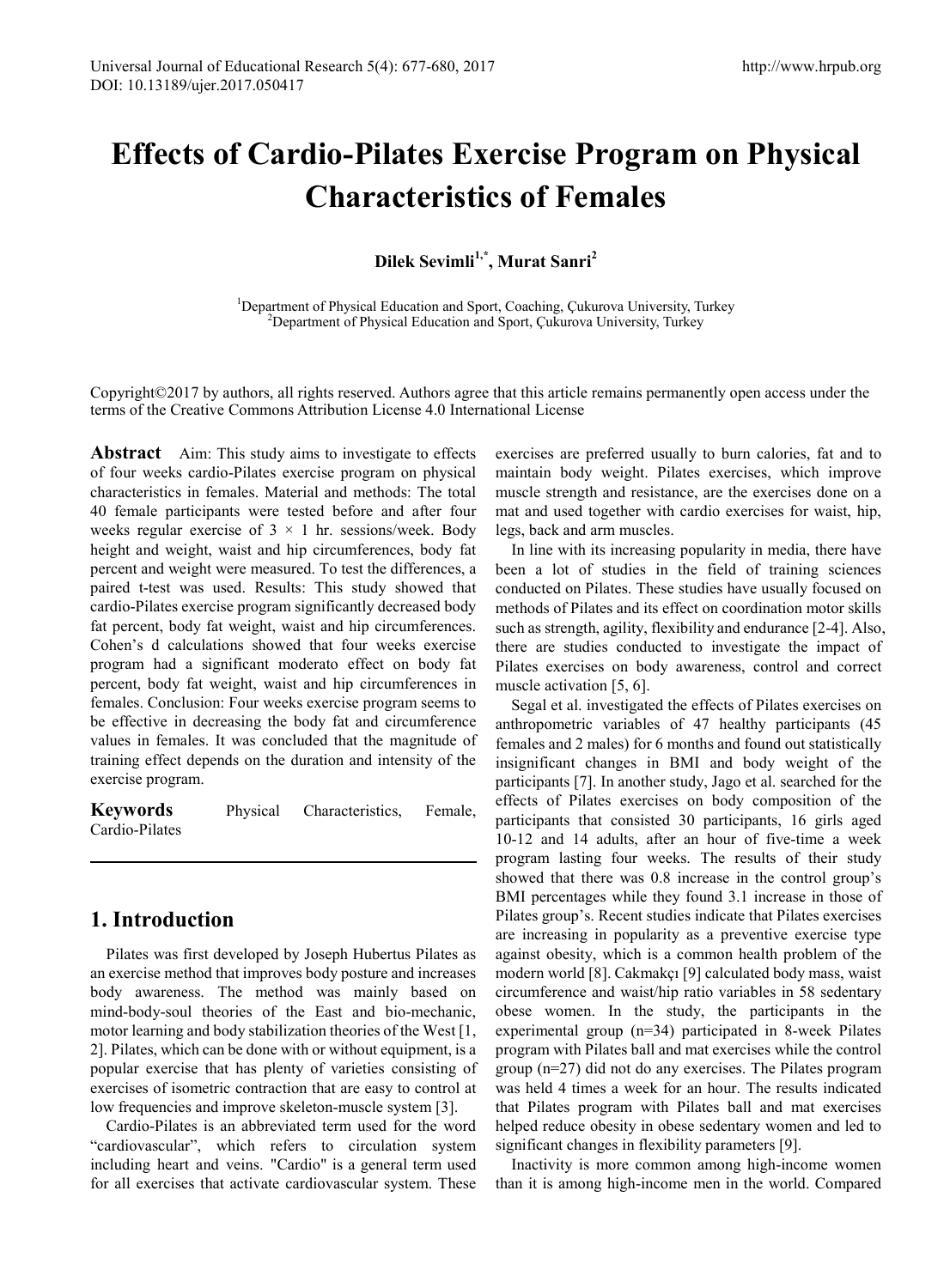to young women, older women are less active around the world and this difference has been increasing[10]. In Turkey, the rate of inactive people is about 80 % of the whole population [11]. As the number of illnesses related to inactivity is on the rise in our country, inactivity has becoming the lifestyle of especially adult women.

There are a significant number of studies in literature investigating the morphological and physiologic effects of exercises on males and females with various durations, type, frequency, and intensity of exercise programs [2, 7]. These studies mostly investigated the impacts of 3-4 weeks of exercise programs [12, 13]. For example, the study conducted by Wanderley et al [12] searched for the effects of three-week exercise program on the elderly and found no significant impact [12]. Sartorio et al. found out significant effects of four-week program combining aerobics, strength exercises and diet on 61-75 years old obese women's body weight, body composition, and physical performance [13]. Both of these studies were conducted with old people. In our study, we focus on the effects of four-week cardio-Pilates exercise program on middle-aged females' body composition variables. It also aims to determine the shortest duration for such an effect.

Therefore, the present study aims to find out the effects of four-week cardio-Pilates exercise program on middle-aged women's physical characteristics.

## **2. Method**

#### **2.1. Participants**

The volunteering female participants were between the ages of 25-41 and had  $38.30 \pm 11.04$  mean age,  $161.43 \pm 8.18$ cm mean height, and 68.98±11.04 kg mean weight. The study included the participants who had no health problems and joined the four-week Pilates exercise program which lasted 60 minutes and three times a week (Monday, Wednesday, Friday) done at the same time of the day. Pilates exercise program, confirmation forms, demographic information of the participants and pre/posttest calculations were conducted and recorded at Cukurova University Fitness Center in March 2016.

#### **2.2. Exercise Procedure**

**Warm-up:** The program had 10 minutes of warm-up session consisting of 5 minutes general warm-up for major muscle groups and 5 minutes of stretching and strength exercises.

**Main Phase:** For cardio exercises, participants did 20 minutes of aerobics exercises standing that included mostly leg and arm activities accompanying with music was conducted. This phase was diversified via steps, simple forms, and short figures to improve sense of rhythm and coordination. During this phase, the pulse was kept between 100 and 120.

Pilates-Mat exercises lasted 20 minutes and included repeated 3-set (1x10;1x12;1x15) exercises aiming major muscles, abdomen, hip, waist, leg, back, chest and arm muscles.

**Cooling:** The cooling phase was the last one and continued for 10 minutes. During this phase, 5 minutes of general cooling exercises and 5 minutes of stretching and breathing exercises were conducted.

#### **2.3. Instruments**

The participants' heights were measured by stadiometre (Holtain, UK) on nude foot and the weights were measured by electronic scale (Seca, Germany) while the participants wearing shorts and t-short. For measuring BMI, body weight (as kilogram) is divided into square of height (as meter).According to BMI, thin (<18.5), moderate weight (18.5-24.9), overweight (25-29.9) and obese (30.0) values were applied. Waist circumference was calculated using non-flexible millimeter tape measure from lower rib and cyrictialliac. Hip calculation was done at the same time from maximum hip circumference. Following these, body weight and composition values were obtained via bio-electric impedance analysis (Tanita Body Fat Analyzer, model TBF 300) as the participants were in a bare-foot standing position and wore light cloths. The scale used in the study had 0.1kg sensitivity. Body fat percent and body fat mass were calculated using bio-electric impedance Tanita analysis.

#### **2.4. Data Analysis**

The data was analyzed using SPSS 20.00 program. For pre-test and posttest measurements, independent groups t-test and Cohen's d was calculated. Cohen's d, which was used to determine the effect size, is considered to have low effect size if it is lower than 0,2, to have a moderate effect size if it is between 0.2 and 0.8, and to have a high effect size if it is above 0.8. However, there are some specific cases where 0.2 is still considered to have a significant effect size [14, 15].

## **3. Findings**

The female participants' physical characteristics are displayed in Table 1. For determination the effect of training, body weight decreased from 68.98±11.04 kg to 67.37±11.37 kg; BMI decreased from 26.56±4.57 to 25.94±4.68in pre-test and post-test values. The mean score for body fat percentage decreased from 33.00±4.50 to 31.54±4.72. Also, total body weight decreased from  $23.39\pm6.94$  kg to  $21.80\pm6.69$  kg as waist circumference decreased from  $91.03\pm8.85$  cm to  $88.81\pm9.41$ cm. Hip circumference declined from 105.60±7.73 cm to 102.68±7.59 cm. Furthermore, waist/hip ratio was 86.25±6.33 for pretest and was 86.48±6.35 for posttest.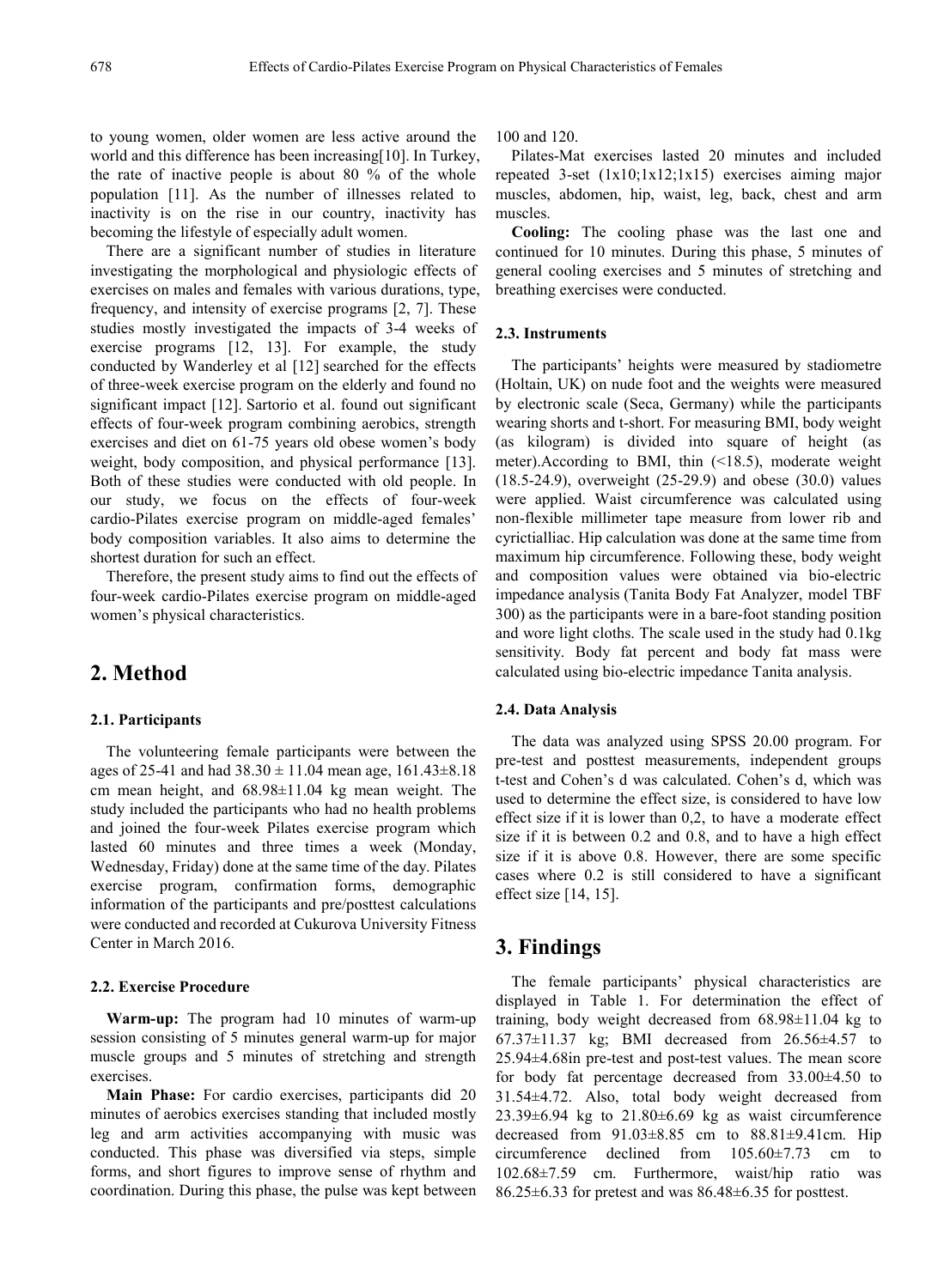| <b>Variables</b>              | Pre test |       | Post test        |       |             |          |                |                 |
|-------------------------------|----------|-------|------------------|-------|-------------|----------|----------------|-----------------|
|                               | M        | SD    | $\boldsymbol{M}$ | SD    | <b>Diff</b> | $%$ Diff |                | Cohen's d       |
| <b>Body Weight (kg)</b>       | 68.98    | 11.04 | 67.37            | 11.37 | 1.61        | 2.46     | 10.232         | 0.144           |
| Body Mass Index $(kg/m2)$     | 26.56    | 4.57  | 25.94            | 4.68  | 0.62        | 2.46     | 9.923          | 0.134           |
| Body Fat $(\% )$              | 33.00    | 4.50  | 31.54            | 4.72  | 1.47        | 4.56     | $8.652\dagger$ | $\dagger$ 0.312 |
| <b>Body Fat (kg)</b>          | 23.39    | 6.94  | 21.80            | 6.69  | 1.59        | 6.69     | 5.177†         | $\dagger$ 0.233 |
| Waist Circumference (cm)      | 91.03    | 8.85  | 88.81            | 9.41  | 2.21        | 2.49     | $7.221$ †      | $\dagger 0.243$ |
| <b>Hip Circumference (cm)</b> | 105.60   | 7.73  | 102.68           | 7.59  | 2.92        | 2.76     | 9.528†         | $\dagger 0.381$ |
| Waist / Hip ratio             | 86.25    | 6.33  | 86.48            | 6.35  | $-0.23$     | $-0.29$  | $-.672$        | $-0.036$        |

**Table 1.** Comparison of Women's Physical Characteristics between Pre- and Post-Four Week Cardio-Pilates Exercise Program

*Note*—Cohen's *d*. †*p*<.05.

The effect size of the program was calculated using Cohen's d for body fat percent, body fat weight, and waist and hip circumference and was found that the four-week exercise program had moderate effect size for these variables (0.312, 0.233, 0.243, 0.38, respectively). When pre-test and post-test scores for body fat percent, body fat weight, and waist and hip circumference were compared, statistically significant differences were found.

For the variables of body weight with 2.46 average difference, BMI with 2.46 average difference, and waist/hip ratio with 0.29 average difference, it can be stated that the exercise program had low effect size (Table 1).

## **4. Discussion**

Pilates exercises increases body awareness, posture control, correct muscle activation, and improve motor skills such as strength, flexibility, agility, and speed [2, 3]. Recent scientific studies usually implement 6-8 weeks exercise programs that aim to improve body posture, muscle strength, back activation, body stamina, body composition and physical characteristics [16].Our study investigated the effects of four-week cardio-Pilates exercise program without a diet program.

The results of the study revealed that there were significant decreases in the participants' body fat percent, body fat mass, and waist/hip circumferences at the end of the four-week cardio-Pilates exercise program. However, no significant differences were found for BMI, body weight, and waist-hip ratios. According to Cohen's d values, the exercise program was moderately effective on the female participants' physical variables such as body fat percent, body fat mass, and waist/hip circumferences.

Cakmakçı [9] implemented 4-day one hour long exercise program and did Pilates (n=17) with one group and Pilates-ball (n=17) with another group. The program lasted 8 weeks and included sedentary obese women. At the end of the study, it was reported that mat-Pilates and ball exercises decreased obesity and led to significant changes in body composition and flexibility parameters [9]. The results from Çakmakçı's study are only about body composition and indicate similar findings with our study, which lasted longer

than one month. Also, the findings of our study are in line with the study conducted by Wolkodoff which reported significant changes of aerobics trampoline-Pilates exercises on body composition [17].

A number of studies in literature investigating the structural and physiologic effects of exercises on males and females with various durations, type, frequency, and intensity of exercise programs mostly focused on the impacts of 3-4 weeks of exercise programs. Although the study conducted by Wanderley et al. [12] found no significant effects of three-week exercise program on the elderly, Sartorio et al [13] reported significant effects of four-week program combining aerobics, strength exercises and diet on 61-75 years old obese women's body weight, body composition, and physical performance [13]. Both studies investigated the effects of short-term exercise programs on women's physical characteristics [12, 13].

The mean age of our participants is lower than those participated in three- and four-week exercise programs. Rather than searching for the effects of short-term exercise program on the elderly, our study focused on the effects on the middle-aged participants physical characteristics.

The results of our study are in line with the study conducted by Wanderley et al. that indicated significant effects of three-week exercise program on body composition but not on decreasing body weight [12]. The study conducted by Sartorio et al. indicated significant effects on both weight and composition; however their study combined four-week aerobics and strength exercise program with diet [13]. In our study, the participants were not asked to follow a particular diet.

A significant decrease in body fat in in this study can be explained by increasing metabolic fitness due to cardio Pilates. Pilates exercise is isometric strength exercises improving skeleton-muscle system [3]. Regular physical activity enhances metabolic fitness parameters including glucose tolerance, insulin sensitivity, and lipid metabolism. The body starts mobilizing stored body fat from fat cells and burning this fat for energy instead of glucose [18, 19, 20].Also, Pilates as a resistance training activities with increasing resting metabolism can increase lean muscle mass, reduce body fat, fortify bone, lower blood pressure, improve blood lipid and cholesterol levels, and enhance